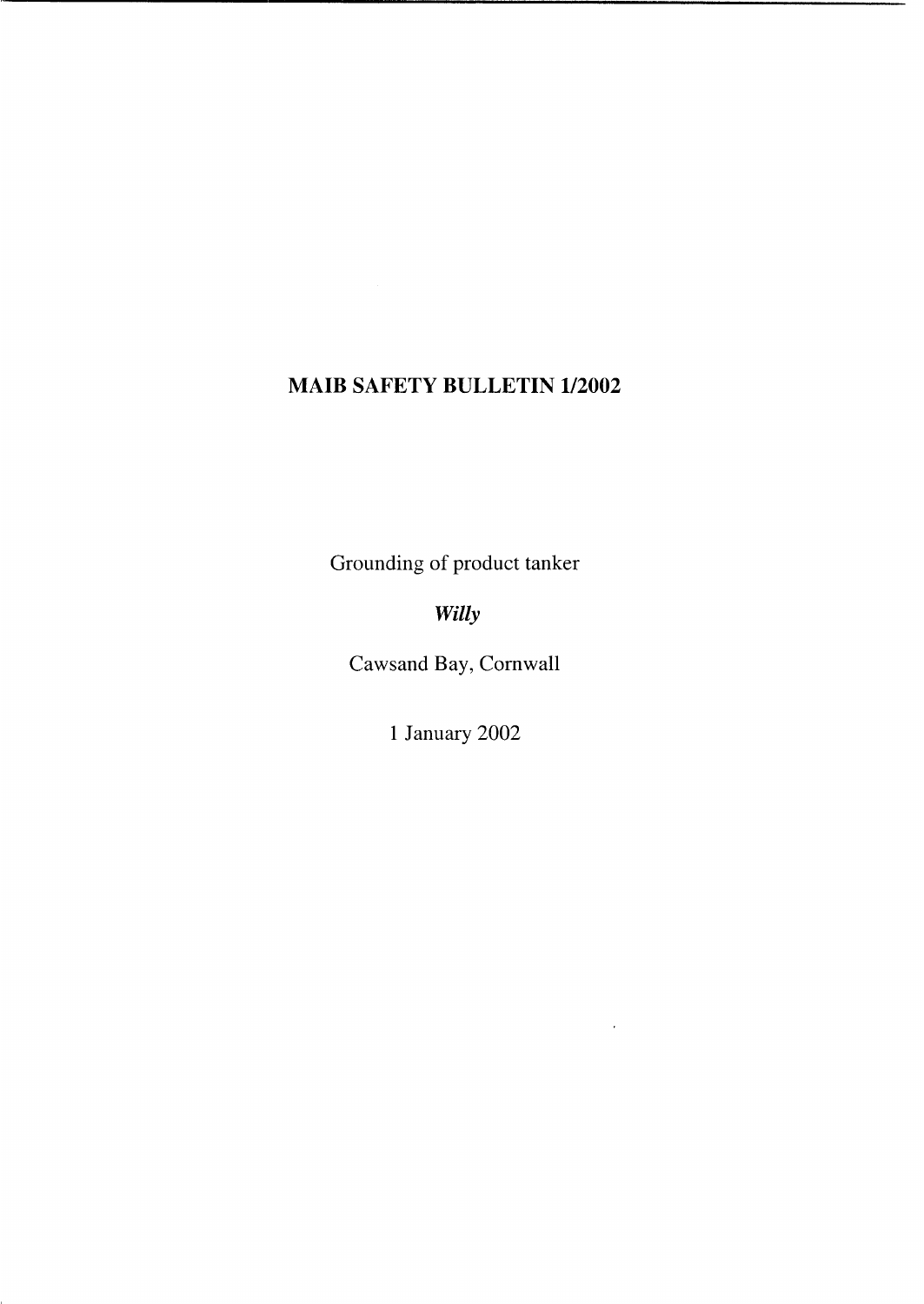### **MAIB SAFETY BULLETIN 1/2002**

This document, containing Safety Recommendations, has been produced for marine safety purposes only on the basis of information available to date.

*The Merchant Shipping (Accident Reporting and Investigation) Regulations I999*  provide for the Chief Inspector of Marine Accidents to make recommendations at any time during the course of an investigation if, in his opinion, it is necessary or desirable to do so.

The Marine Accident Investigation Branch (MAIB) is carrying out an investigation of the grounding on 1 January 2002 of the product tanker  $Willv$ . The MAIB will publish a full report on completion of the investigation.

This is the latest of several groundings in recent years that have resulted from vessels dragging their anchor. This Safety Bulletin is issued to remind owners and masters of the procedures and precautions to be considered when anchoring, especially in confined waters when **an** anchorage becomes exposed to onshore weather conditions.

Journal

 $\bar{z}$ 

J **S** Lang Rear Admiral Chief Inspector of Marine Accidents

**Press Enquiries: 020 7944 4691** / **3387; out of hours: 0207 944 5925 Public Enquiries: 020 7944 3000 INTERNET ADDRESS FOR DTLR PRESS NOTICES:**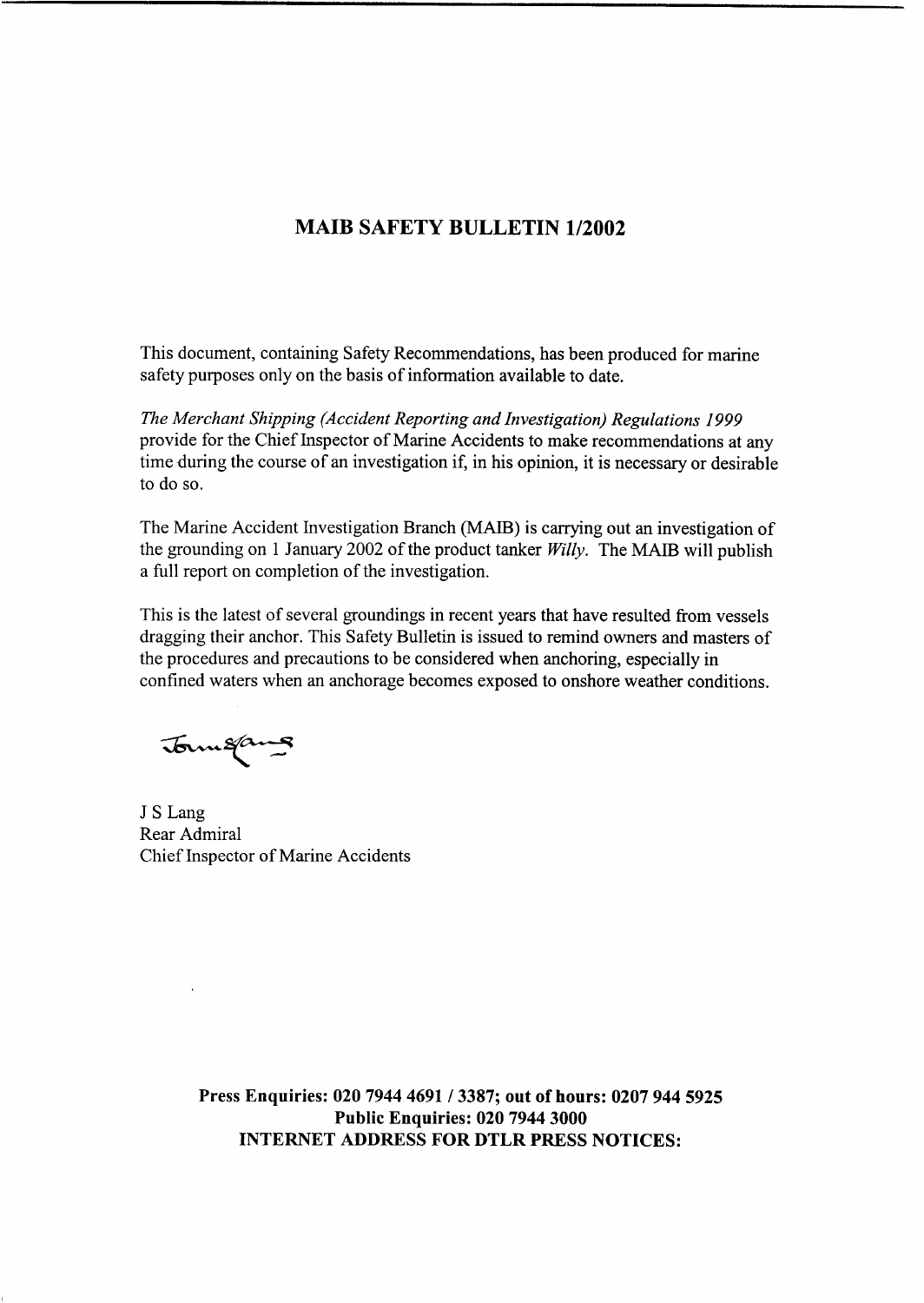## **SAFETY RECOMMENDATIONS**

### *Background*

The grounding of the product tanker Willy is the latest in a number of similar incidents that have occurred in UK waters in recent years. The circumstances of each have been very similar: a vessel anchors in what is judged to be a secure anchorage, but then drags when the weather subsequently deteriorates.

### *The Incident*

Having discharged her cargo at Cattewater in Plymouth Sound on 30 December 2001, Willy shifted to a designated anchorage in Cawsand Bay to await orders. She anchored in a position nominated by the harbour authority in a depth of 9.6m. She used her port anchor with 4 shackles in the water, and this gave a stern swinging circle of 1.25 cables.

As an anchorage, Cawsand Bay is sheltered from all but south-east winds and the holding ground is mainly sand and broken shells. The nearest dangers to Willy were rocks some 4.25 cables to the north-west.

After anchoring, her position was established using radar ranges and bearings and, using the GPS receiver, a 3-cable guard zone was set around the position of the anchor. The main engine was shut down, but remained available for use within 10 minutes. A bridge anchor watch was kept throughout by an officer of the watch (OOW).

The conditions on the day after she anchored, 31 December, gave no cause for concern, with the wind blowing from the north-east force 3 to 4. By noon the following day, it had veered to the south-east and increased to force 7. Although the anchorage was now exposed and the conditions were less comfortable with the ship heading into wind and pitching in the increasing swell, her anchor appeared to hold.

At about 2240, on 1 January, the GPS guard zone alarm sounded. The OOW confirmed by radar that the ship was outside the guard zone and moving in a northwesterly direction and towards the shore. He called the master, who immediately ordered the main engine to be started, and then went straight to the bridge where he saw how close the shore was. He also noticed the GPS receiver displayed a speed over the ground of 1.2 knots. After ordering the OOW to go forward and heave in the anchor, he put the main engine to full ahead just as soon as it was available, but it was too late. Within seconds, the rudder and the propeller had struck the rocks. The time was about 2250.

She remained hard aground and was very badly damaged.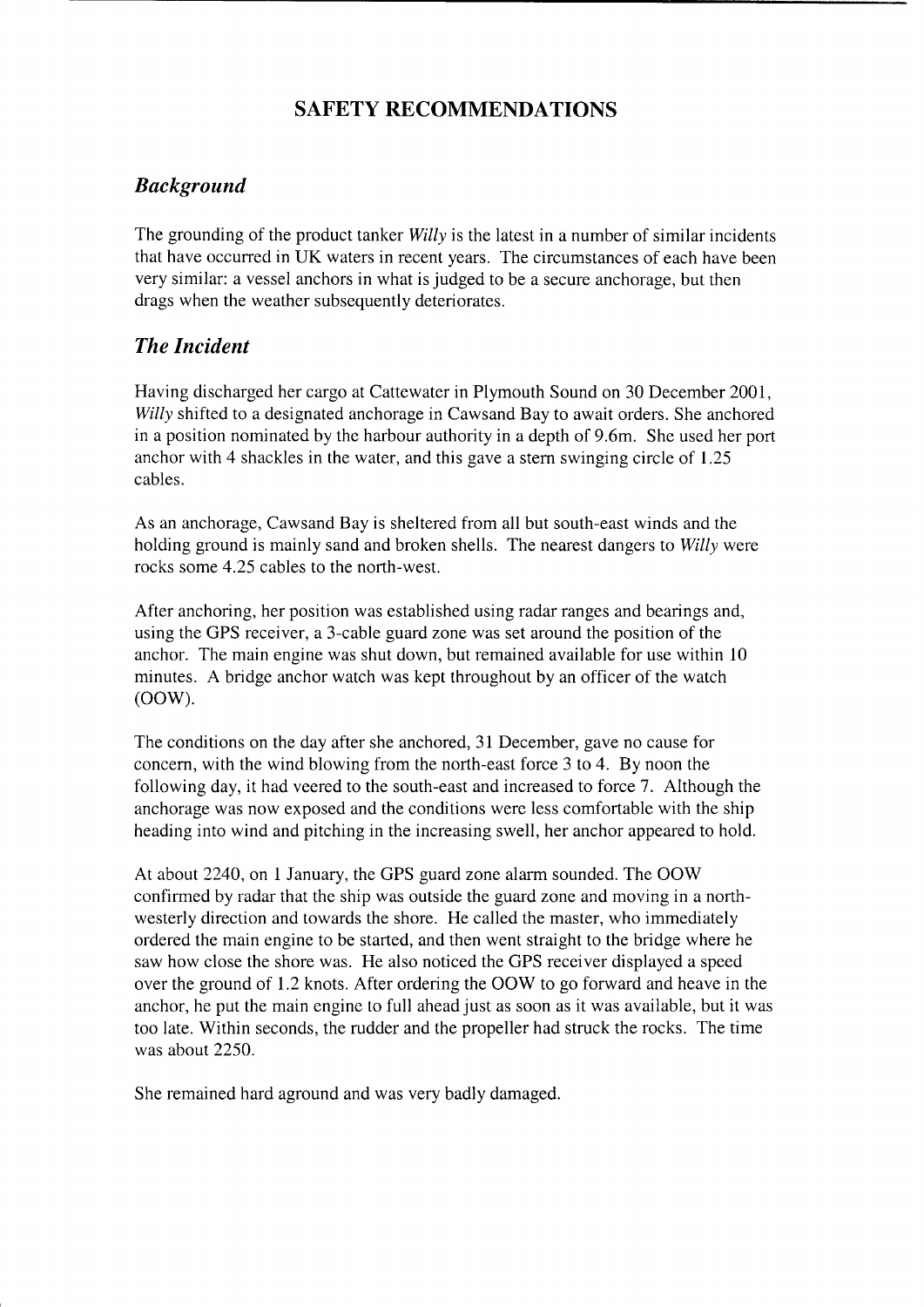#### *Comment*

In an anchorage exposed to deteriorating weather conditions, a vessel will remain safely at anchor so long as there is sufficient scope on the cable and the anchor continues to bite. Mariners will readily understand, however, that in certain situations and especially in deteriorating weather, vessels at anchor run the risk of dragging.

In the incidents investigated by the MAIB it seems that a feature common to them all is that those on board failed to recognise what was happening until the vessel concerned had already begun to drag well outside the swinging circle. In many instances the speed, sometimes as much as  $1\frac{1}{2}$  to 2 knots, was such that the time available to take corrective action was insufficient to prevent the vessel running aground on a lee shore.

It is, therefore, imperative that when anchored in close proximity to any hazard, or in an anchorage that has become exposed and a lee shore is close by, that any movement outside the calculated swinging circle is detected immediately so that steps can be taken to remedy the situation.

Those charged with keeping an anchor watch must ensure that they are well placed to detect dragging as soon as it starts, even though they may have taken various precautions to prevent it. Whatever means is adopted to check the vessel's position it must be sufficiently foolproof to give an instant warning of movement. Too often watchkeepers believe their means of checking their vessel's position is adequate. Experience reveals that such optimism is often misplaced. Every second counts.

If dragging is detected or suspected watchkeepers must, in addition to calling the master, be prepared to take immediate action themselves. Bringing the engine to immediate notice, preparing to let out more cable, or even letting go the second anchor are basic precautions.

In deteriorating weather conditions, the situation should be reassessed and precautionary measures taken to meet the additional risk of dragging. It is often safer to be at sea than in an exposed anchorage with a lee shore close by.

### *Safety Recommendations*

#### Ship owners and masters should:

- 1. Ensure that watchkeeping practices and electronic navigational aids are optimised to provide immediate detection of a ship dragging her anchor.
- 2. Carefully consider the prevailing and forecast conditions when determining the amount of cable to be used when anchoring or when at anchor.